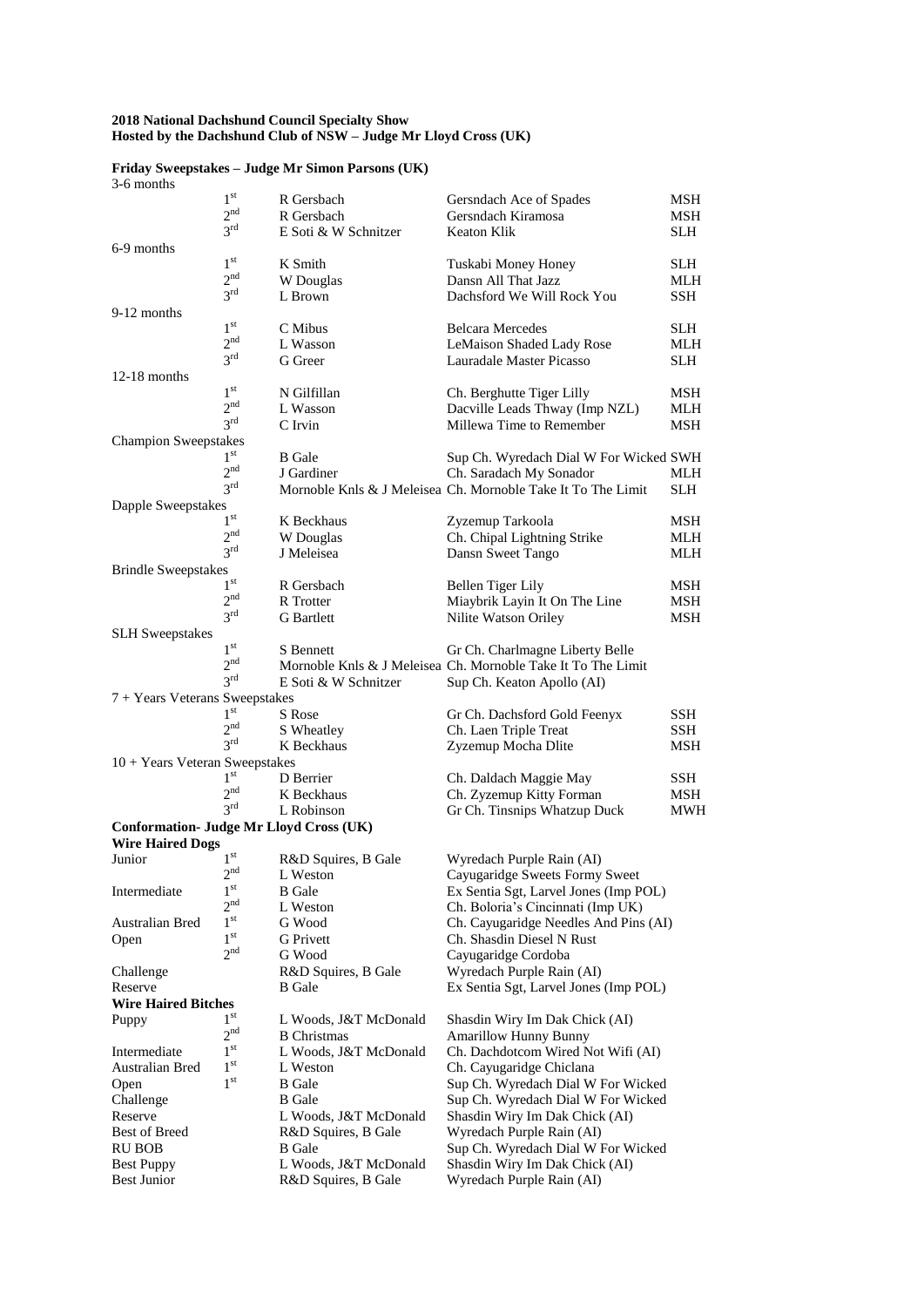Best Intermediate. B Gale B Gale Ex Sentia Sgt, Larvel Jones (Imp POL)

& D McKay<br>N & Y Anastas

#### **Miniature Wire Dogs**

 $2<sup>nd</sup>$  $3<sup>rd</sup>$ Puppy 1st M Davidson & L Dunn Fayrewyre Sorcerer<br>
Junior 1st M Davidson & L Dunn Favrewyre Larkspur Junior 1st M Davidson & L Dunn Fayrewyre Larkspur<br>Intermediate 1st M Davidson & L Dunn Ch. Fayrewyre Celtic  $2<sub>nt</sub><sup>nd</sup>$ <br> $1<sup>st</sup>$ Australian Bred 1  $2<sup>nd</sup>$  $3^{rd}$ <br> $1^{st}$ **Open**  $2<sup>nd</sup>$ Reserve M Davidson & L Dunn Fayrewyre Sorcerer **Miniature Wire Bitches** Baby Puppy  $1<sup>st</sup>$  $\frac{2^{nd}}{1^{st}}$ Minor Puppy  $1^{st}$ <br>Puppy  $1^{st}$ Puppy  $2<sup>nd</sup>$ <br> $1<sup>st</sup>$ Junior 1  $2<sup>nd</sup>$  $3^{rd}$ <br> $1^{st}$ **Intermediate**  $2<sup>nd</sup>$  $3^{rd}$ <br> $1^{st}$ Australian Bred 1  $2<sup>nd</sup>$  $3^{rd}$ <br> $1^{st}$ **Open**  $2<sup>nd</sup>$  $3<sup>rd</sup>$ Challenge N & Y Anastas Ch. Syrma Jadeite Best Puppy M Davidson & L Dunn Fayrewyre Sorcerer<br>Best Junior M Davidson & L Dunn Fayrewyre Larkspur Best Junior M Davidson & L Dunn<br>Best Intermediate M Davidson & L Dunn Best Open M Davidson & L Dunn Ch. Fayewyre Marcasite

## **Standard Long Dogs**

Baby Puppy 1  $2<sup>nd</sup>$ E Soti & W Schnitzer Keaton Klik  $3^{rd}$ <br> $1^{st}$ C Mibus Belcara Dare Devil Minor Puppy K Smith Tuskabi Ready Teddy  $2^{\rm nd} \\ 1^{\rm st}$ Mornoble Dachshunds Mornoble Auspicious Puppy  $2<sup>nd</sup>$ <br> $1<sup>st</sup>$ C Mibus Belcara Maserati<br>A & J Clarke Belthazor Standi Junior 1<sup>st</sup><br>Intermediate <sup>1st</sup> **Intermediate** & J Meleisea  $2<sub>nd</sub>$ R & C Armatys Ch. Briarmist Breaking The Rules & J & L Black  $3^{rd}$ <br> $1^{st}$ Australian Bred 1 & J & L Black  $2<sub>nd</sub>$ 

M Davidson & L Dunn

Best Aust Bred G Wood Ch. Cayugaridge Needles And Pins (AI) Best Open B Gale B Gale Sup Ch. Wyredach Dial W For Wicked

Baby Puppy 1st M Davidson & L Dunn Fayrewyre Sgian Dhu<br>2<sup>nd</sup> M Davidson & L Dunn Fayrewyre Columba C Fayrewyre Columba Of Iona

Syrma Alexandrite 1st M Davidson & L Dunn Ch. Fayrewyre Celtic Warrior B & A Cheers Ch. Annbriwyre Red Ruffian<br>
L Dunn Gr. Ch. Uglee Sir Penercorn Gr, Ch, Uglee Sir Pepercorn L Robinson Gr. Ch. Wattswires Very Bold N & Y Anastas Ch. Syrma Jasper M Davidson & L Dunn Ch. Fayewyre Marcasite M Davidson & L Dunn Ch. Fayewyre Monarch Challenge M Davidson & L Dunn Ch. Fayewyre Marcasite

J Thick & L Robinson Wattswires Its Grand B & A Cheers Elphyn Elle Raiser D Hoyle Agwyr Que Sera Sera  $M$  Davidson & L Dunn Fayrewyre Bewitched R & D Squires Rimzan Gossip Girl N & Y Anastas Syrma Diamond D Hoyle Ch. Agwyr A Lot Like Krismas L Robinson Wattswires The Old Tin Hat<br>N & Y Anastas Ch. Syrma Krismas Mistletoe Ch. Syrma Krismas Mistletoe M Davidson & L Dunn Ch. Fayrewyre Tea Rose D McKay Ch. Tarrangower Tiburtini M Davidson & L Dunn Fayrewyre Treacle Toffee M Davidson & L Dunn Fayrewyre Touched By An Angel L Robinson Wattswires Unforgotten N & Y Anastas Ch. Syrma Jadeite M Davidson & L Dunn Ch. Fayrewyre Mystic Quartz M Davidson & L Dunn Ch. Tinsnips Kites Pride Reserve M Davidson & L Dunn Ch. Fayrewyre Mystic Quartz Best of Breed M Davidson & L Dunn Ch. Fayewyre Marcasite RU BOB N & Y Anastas Ch. Syrma Jadeite<br>Best Baby Puppy M Davidson & L Dunn Fayrewyre Sgian Dhu Best Minor D Hoyle Agwyr Que Sera Sera Best Intermediate M Davidson & L Dunn Ch. Fayrewyre Celtic Warrior Best Aust Bred M Davidson & L Dunn Fayrewyre Treacle Toffee

> J & L Black Briarmist Against The Law G Greer Lauradale Master Picasso A & J Clarke Belthazor Standing Ovation<br>Mornoble Kennels Ch. Mornoble Take It To Th Ch. Mornoble Take It To The Limit

S Bennett Charlmagne Paint It Black R & C Armatys SUP Ch. Briarmist Foo Fighter

S Bennett SUP Ch. Charlmagne Jimmy Choo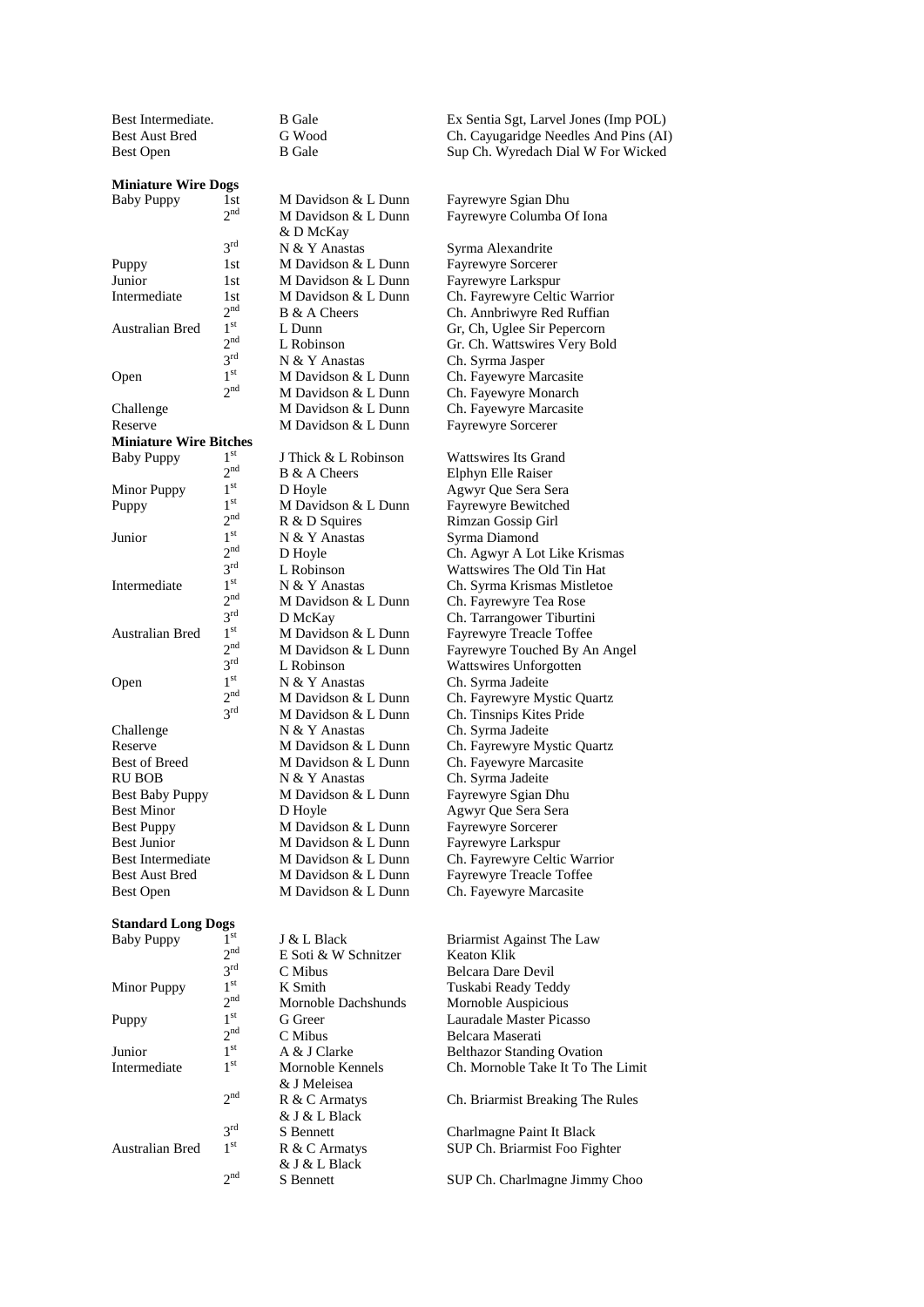**Open** 

 $3^{rd}$ <br> $1^{st}$ 

 $2<sub>nd</sub>$ 

 $2rd$ 

& J Meleisea

& J Meleisea

& J & L Black

 ${\rm E}$  Soti & W Schnitzer K Smith

## **Standard Long Bitches** Baby Puppy  $1<sup>st</sup>$  $2<sub>nd</sub>$  $3^{\rm rd} \over 1^{\rm st}$ Minor Puppy  $2<sub>1</sub><sup>nd</sup>$ <br> $1<sup>st</sup>$ Puppy  $2<sup>nd</sup>$  $3^{rd}$ <br> $1^{st}$ **Junior**  $2<sup>nd</sup>$  $3^{rd}$ <br> $1^{st}$ **Intermediate**  $2<sup>nd</sup>$  $3^{rd}$ <br> $1^{st}$ Australian Bred 1  $2<sup>nd</sup>$  $3^{rd}$ <br> $1^{st}$ **Open**  $2<sup>nd</sup>$  $3<sup>rd</sup>$ Best Puppy C Mibus Belcara Mercedes

## **Miniature Long Dogs**

| <b>Baby Puppy</b> | $1^{\rm st}$    | J Phillips             |
|-------------------|-----------------|------------------------|
|                   | 2 <sup>nd</sup> | K Glandford            |
|                   | $2^{rd}$        | S Kelly & J Bower      |
| Minor Puppy       | 1 <sup>st</sup> | L Stevens              |
|                   | 2 <sub>nd</sub> | W Douglas              |
|                   | $3^{\text{rd}}$ | <b>R</b> Privett       |
| Puppy             | 1 <sup>st</sup> | <b>R</b> Privett       |
|                   | 2 <sub>nd</sub> | A & C McKinnon         |
|                   | $3^{\text{rd}}$ | A & C McKinnon         |
| Junior            | 1 <sup>st</sup> | <b>R</b> Privett       |
|                   | 2 <sub>nd</sub> | K Beckhaus             |
|                   | $3^{\text{rd}}$ | L Wasson               |
| Intermediate      | 1 <sup>st</sup> | J Meharry & L Dorr     |
|                   | 2 <sub>nd</sub> | L & P Flower           |
|                   | $3^{\text{rd}}$ | S Taylor               |
| Australian Bred   | 1 <sup>st</sup> | A & C McKinnon         |
|                   | 2 <sup>nd</sup> | S Conneally & J Hollar |
|                   | $3^{\text{rd}}$ | J Phillips             |
| Open              | 1 <sup>st</sup> | L Wasson               |
|                   | 2 <sup>nd</sup> | S Conneally & J Hollar |
|                   | $3^{\text{rd}}$ | V Bowden               |
| Challenge         |                 | A & C McKinnon         |
| Reserve           |                 | S Conneally & J Hollar |

E Graham Dachyclan Blair Of Estee St Greer UK Ch. Ch. Bronia Mr Pepys<br>
J & L Black AM Ch. SUP Ch. Koradox Pra  $J & L$  Black AM Ch. SUP Ch. Koradox Pramada's Dyn-O-Mite (Imp USA)<br>E Soti & W Schnitzer SUP Ch. Keaton Apollo SUP Ch. Keaton Apollo Challenge G Greer UK Ch. Bronia Mr Pepys Reserve Mornoble Kennels Ch. Mornoble Take It To The Limit

J & L Black Briarmist Caught Red Handed **J & L Black** Briarmist Miss Demeanour<br> **E** Soti & W Schnitzer Keaton Xquisite Tuskabi Good Goli Mz Molly K Smith Tuskabi Money Honey<br>C Mibus Belcara Mercedes Belcara Mercedes J & L Black Belcara Porsche A & C McKinnon Keaton Syenna A & J Clarke Belthazor Cause For Applause E Graham Dachyclan Grainne Of Estee E Graham Ch. Dachyclan Gaila Of Estee<br>
Ch. Belcara Like A Praver Ch. Belcara Like A Prayer J & L Black Ch. Briarmist Bush Ballad S Bennett Ch. Charlmagne Angie **Solution** State Ch. Briarmist Empire Rose<br>
Solution<br>
State Ch. Laurieton Divine Miss Ch. Laurieton Divine Miss M (AI) **K Smith** Ch. Maralya Mistress Izzi E Soti & W Schnitzer Ch. Keaton Testament (AI)<br>R & C Armatys Ch. Briarmist Rock Diva Ch. Briarmist Rock Diva S Bennett Gr. Ch. Charlmagne Liberty Belle Challenge E Soti & W Schnitzer Ch. Keaton Testament (AI)<br>
Reserve C Mibus Ch. Belcara Like A Praver Reserve C Mibus C Mibus Ch. Belcara Like A Prayer<br>
Reserve G Greer C CH. Ch. Ch. Ch. Ch. Bronia Mr Per G Greer UK Ch. Ch. Bronia Mr Pepys RU BOB E Soti & W Schnitzer Ch. Keaton Testament (AI) Best Baby Puppy J & L Black Briarmist Caught Red Handed Best Minor K Smith Tuskabi Good Goli Mz Molly Best Junior **A** & J Clarke **Belthazor Cause For Applause** Best Intermediate Mornoble Kennels Ch. Mornoble Take It To The Limit

Best Aust Bred R & C Armatys SUP Ch. Briarmist Foo Fighter

Best Open G Greer UK Ch. Ch. Bronia Mr Pepys

**Solution** J Phillips Nowit Take A Chance On Me Kaimytt Classic Hunter Nicholyev Deadshot Ch. Dachchimac Fast N Furious Dansn All That Jazz Rhone Gene Kelly Von Ryan Rhone Fred Astaire Von Ryan Fluermack Golden Boy (AI) Fluermack Creme Delight Rhone Kurt Von Ryan Zyzemup Spuderoony Dacville Kiwi Temtation (Imp NZL) Ch. Chipal The Breeze In Motion Ebisu Of Fuji Earth Field JP (Imp JPN) Mitteldac Magic Strikes Back Ch. Chipal Goldeneye nd Ch. Schlau Royal Tradition (AI) Ch. Xildas Anzac Alliance Ch. Adadach Against All Odds d Ch. Schlau Royal Assurance Gr Ch. Shasdin Royal Legend Ch. Chipal Goldeneye d Ch. Schlau Royal Tradition (AI)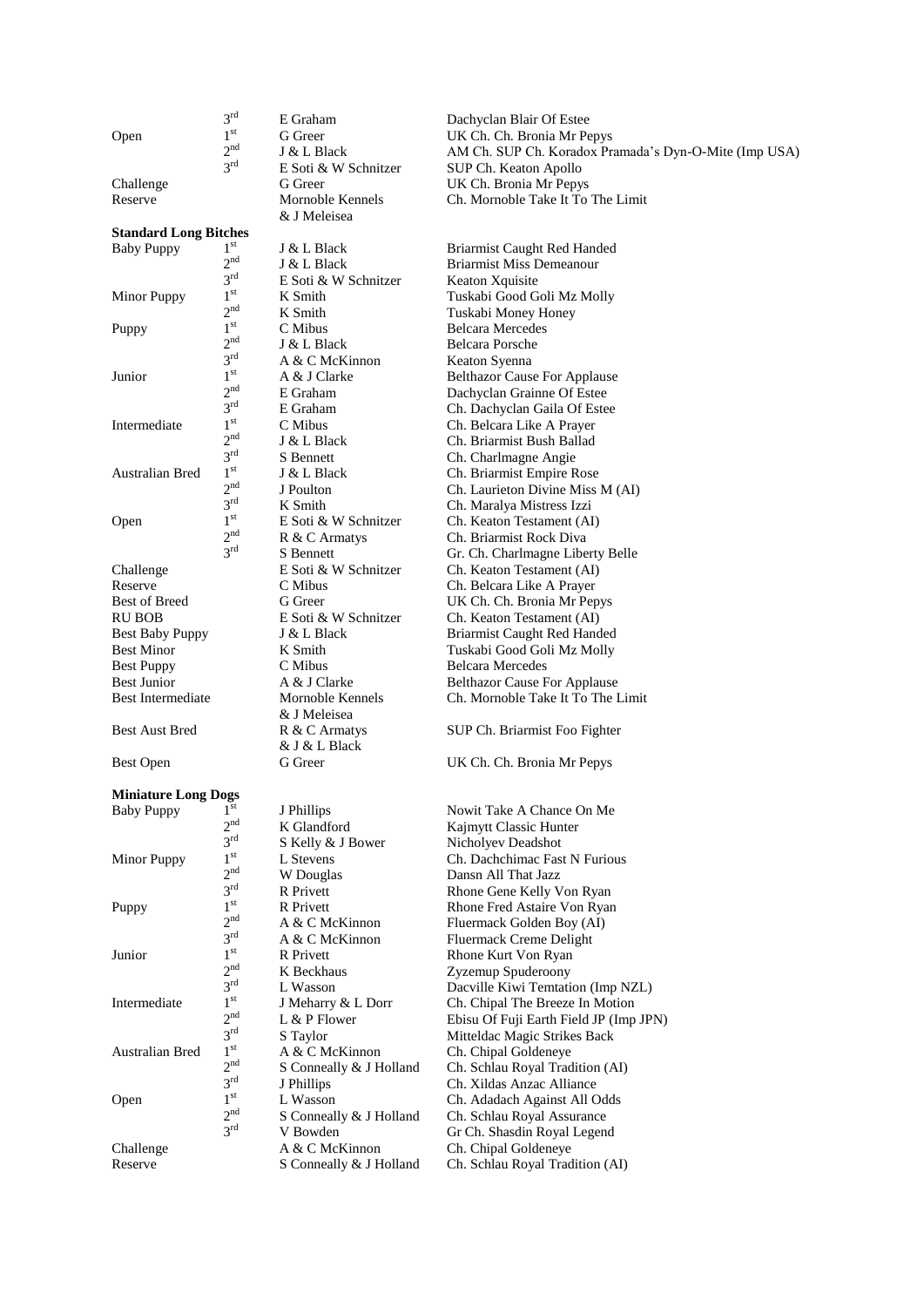#### **Miniature Long Bitches** Baby Puppy 1

| Davy 1 uppy                                 |                 |
|---------------------------------------------|-----------------|
|                                             | 2 <sup>nd</sup> |
|                                             | $3^{rd}$        |
| Minor Puppy                                 | 1 <sup>st</sup> |
|                                             | 2 <sup>nd</sup> |
|                                             | $3^{\text{rd}}$ |
| Puppy                                       | 1 <sup>st</sup> |
|                                             | 2 <sup>nd</sup> |
| Junior                                      | 1 <sup>st</sup> |
|                                             | 2 <sup>nd</sup> |
|                                             | $3^{\text{rd}}$ |
| Intermediate                                | 1 <sup>st</sup> |
|                                             | $2^{nc}$        |
|                                             | 3 <sup>rd</sup> |
| <b>Australian Bred</b>                      | 1 <sup>st</sup> |
|                                             | 2 <sup>nd</sup> |
|                                             | 3 <sup>rd</sup> |
|                                             | 1 <sup>st</sup> |
| Open                                        |                 |
|                                             | 2 <sup>nd</sup> |
|                                             | 3 <sup>rd</sup> |
| Challenge                                   |                 |
| Reserve                                     |                 |
| <b>Best of Breed</b>                        |                 |
| <b>RUBOB</b>                                |                 |
| <b>Best Baby Puppy</b>                      |                 |
| <b>Best Minor</b>                           |                 |
| <b>Best Puppy</b>                           |                 |
| <b>Best Junior</b>                          |                 |
| <b>Best Intermediate</b>                    |                 |
| <b>Best Aust Bred</b>                       |                 |
| $\mathbf{D}_{\alpha}$ $\mathbf{D}_{\alpha}$ |                 |

## **Miniature Smooth Dogs**

Puppy

**Junior** 

**Open** 

Puppy

**Junior** 

 $2<sub>st</sub><sup>nd</sup>$ 

J Phillips Mitteldac Fancy Pants (AI) K Glanford Midaka Nina Ivy J Gardiner Saradach Missemm W Douglas Dansn Little Miss Pippin R Privett Rhone Cyd Charisse Von Ryan R Lehmann & R Easton Austbritz Bonnies Opal<br>
L Wasson Lemaison Shaded Ladv st L Wasson Lemaison Shaded Lady Rose S Conneally & J Holland Ch. Schlau Royal Treasure (AI)<br>A & C McKinnon Fluermack Divine Force A & C McKinnon Fluermack Divine Force<br>J Gibson Ch. Daclow Careless Wh V Bowden Ch. Valgarden Victorious<br>
J Gardiner Saradach Sugarandspice R Privett Rhone Gretel Von Ryan S Conneally & J Holland Ch. Schlau Nyte Rendezvous L Woods & J&T McDonald Dachdotcom Milo Heidi J Meharry & L Dorr Ch. Chipal The Summer Breeze S Conneally & J Holland Ch. Schlau Royal Attribute J Gardiner Ch. Saradach My Sonador J Meharry & L Dorr Ch. Chipal The Summer Breeze V Bowden Ch. Valgarden Victorious<br>J Meharry & L Dorr Ch. Chipal The Summer B V Bowden Ch. Valgarden Victorious<br>
J Phillips Nowit Take A Chance On **Bulliphy** J Phillips Nowit Take A Chance On Me<br>
Ch. Dachchimac Fast N Furior R Privett Rhone Fred Astaire Von Ryan S Conneally & J Holland Ch. Schlau Royal Treasure (AI) V Bowden Ch. Valgarden Victorious A & C McKinnon Ch. Chipal Goldeneye

#### Baby Puppy 1st M & J Yardley Almarjo Henrik Von Schnitzel  $2<sup>nd</sup>$ M & J Yardley Almarjo Twist N Shout  $3^{rd}$ <br> $1^{st}$ W Hardie Sonderbar Waterloo Minor Puppy R Trotter Miaybrik Touch My Potential  $2<sup>nd</sup>$ L Knight & J Ovens Lowender Ronaldo  $3^{rd}$ <br> $1^{st}$ C Ryan Lowender Frankie Ryan C Irvin Burghutte Gold Sovereign  $2<sup>nd</sup>$ D & K Appleby Nilite All The Kings Men & G Bartlett  $3^{rd}$ <br> $1^{st}$ J Nichols Solana Le Maire Valjean<br>R Trotter Miaybrik Lavin It On The  $2<sup>nd</sup>$  $3^{rd}$ <br> $1^{st}$ P Thomas Cogglyn Riley Rock Star Intermediate G Assay Assuana Oscar Wilde  $2<sub>nd</sub>$ G Bartlett **Nilite Sergeant Oriley**<br>
K & D Appleby **Nooramunga Lucky O**  $3^{rd}$ <br> $1^{st}$ Australian Bred 1 M & J Yardley Ch. Almarjo Harvey Von Schnitzel  $2<sup>nd</sup>$ K Brooks Ch. Hahndorf Prickly Moses  $3^{\rm rd} \over 1^{\rm st}$ A & G Reid Ch. Murungal Money On The Black A Carius & M & J Yardley Ch. Almarjo Wilson Von Schnitzel  $2<sup>nd</sup>$ D Cross Ch. Dakley Franz Joseph B Skepper Ch. Hahndorf More Than 3rd Challenge A Carius & M & J Yardley Ch. Almarjo Wilson Von Schnitzel Reserve M & J Yardley Ch. Almarjo Harvey Von Schnitzel **Miniature Smooth Bitches** Baby Puppy 1<sup>st</sup> M & J Yardley Almarjo Hannah Von Schnitzel  $2^{\text{nd}}$ W Hardie Sonderbar Winner Takes It All<br>P Revins I owender If I Had A Mind To  $3^{\rm rd} \over 1^{\rm st}$ Minor Puppy G Assay Assuana Coralee  $\frac{2^{nd}}{1^{st}}$ G Sinclair Isadaky Tisa Deja Vu

Zyzemup Miss Kool Peach Ch. Daclow Careless Whisper Saradach Sugarandspice L & P Flower Golden Wattle Of Fuji Earth Field JP (Imp JPN) Ch. Chipal The Summer Breeze Ch. Dachchimac Fast N Furious Best Open J Meharry & L Dorr Ch. Chipal The Summer Breeze

Nilite Ruben The Ice Breaker Miaybrik Layin It On The Line Nooramunga Lucky Oriley Ch. Hahndorf More Than Ready (AI)

Lowender If I Had A Mind To C Irvin Berghutte Black Dynasty G Bartlett Nilite Once In A Blue Moon J Nichols Solana Sophisticated Lady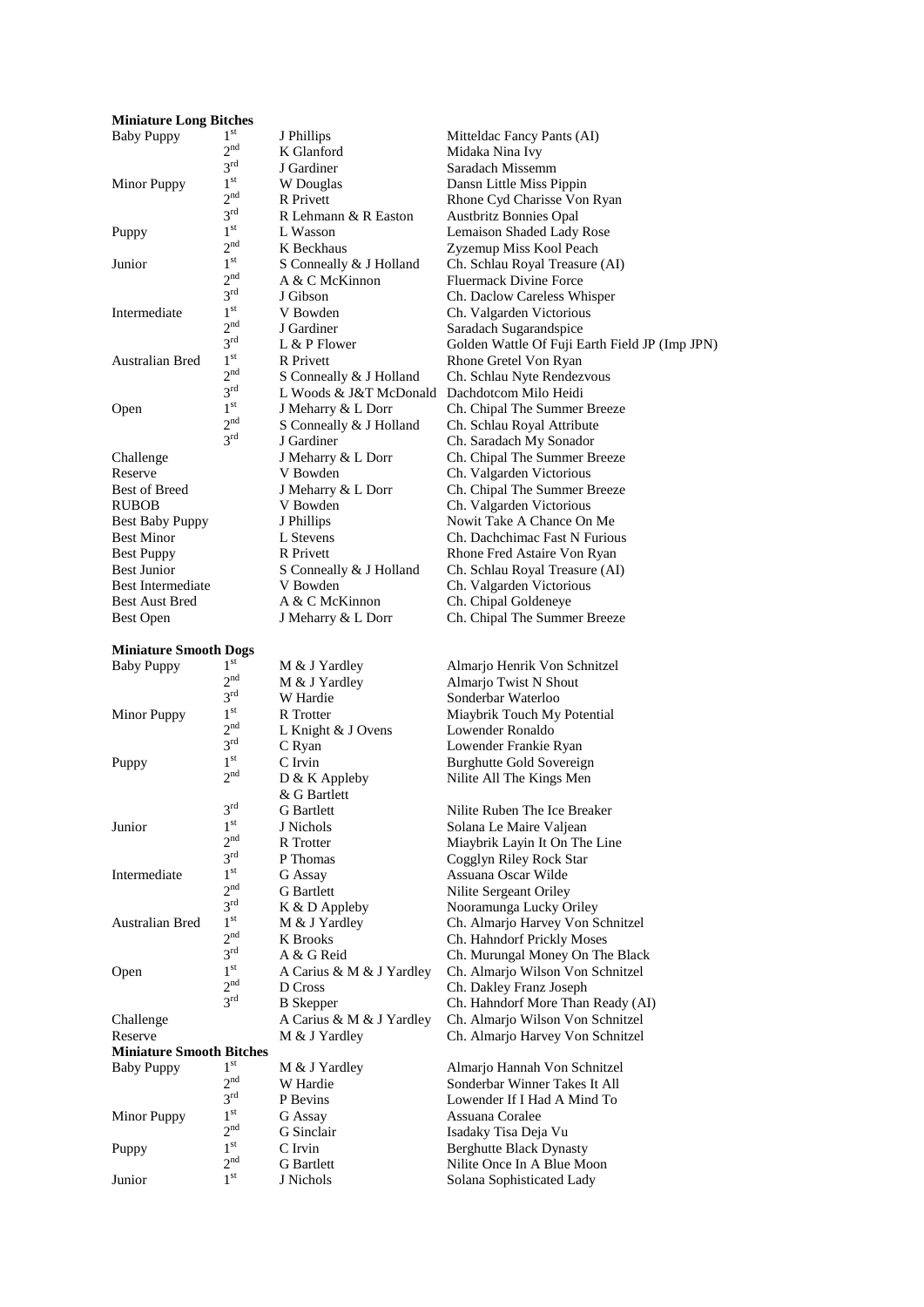Intermediate

 $2<sup>nd</sup>$ 

 $3^{rd}$ <br> $1^{st}$ 

 $2<sub>nd</sub>$ 

 $3^{rd}$ <br> $1^{st}$ 

 $2<sup>nd</sup>$ 

 $3^{rd}$ <br> $1^{st}$ 

 $2<sup>nd</sup>$ 

 $3<sup>rd</sup>$ 

Australian Bred 1

**Open** 

#### **Standard Smooth Dogs**

| <b>Baby Puppy</b>  | 1 <sup>st</sup> |
|--------------------|-----------------|
|                    | $2^n$           |
| <b>Minor Puppy</b> | 1 <sup>st</sup> |
| Puppy              | 1 <sup>st</sup> |
| Junior             | 1 <sup>st</sup> |
|                    | $2^n$           |
| Intermediate       | 1 <sup>st</sup> |
|                    |                 |
|                    | $2^n$           |
| Australian Bred    | 1 <sup>st</sup> |
|                    | $2^n$           |
|                    | $3^{\text{r}}$  |
| Open               | 1 <sup>st</sup> |
|                    | $2^n$           |
| Challenge          |                 |
|                    |                 |

#### **Standard Smooth Bitches**

| <b>Baby Puppy</b>      | 1 <sup>st</sup> |
|------------------------|-----------------|
| Minor Puppy            | 1 <sup>st</sup> |
|                        | 2 <sup>nd</sup> |
| Puppy                  | 1 <sup>st</sup> |
| Junior                 | 1 <sup>st</sup> |
|                        | 2 <sup>nd</sup> |
|                        | 3 <sup>rd</sup> |
| Intermediate           | 1 <sup>st</sup> |
|                        | 2 <sup>nd</sup> |
|                        | $3^{\text{rd}}$ |
| <b>Australian Bred</b> | 1 <sup>st</sup> |
|                        | 2 <sup>nd</sup> |
|                        | 3 <sup>rd</sup> |
| Open                   | 1 <sup>st</sup> |
|                        | 2 <sup>nd</sup> |
|                        | 3 <sup>rd</sup> |
| Challenge              |                 |
| Reserve                |                 |
| <b>Best of Breed</b>   |                 |
| <b>RUBOB</b>           |                 |
| <b>Best Baby Puppy</b> |                 |
| <b>Best Minor</b>      |                 |
| <b>Best Puppy</b>      |                 |
| <b>Best Junior</b>     |                 |
|                        |                 |

W Hardie Sonderbar Love Yourself A & G Reid Murungal Casino Girl Best Minor G Assay Assuana Coralee A & G Reid Murungal Casino Girl

& S Wheatley

P Bevins Lowender Shalom Alachiem S Cassingena Ch. Casbas Special Love M & J Yardley Ch. Almario Laura Von Schnitzel C Irvin Ch. Millewa Penny Black J Meharry & L Dorr Loujen Keeper Of The Flame<br>M & J Yardley Ch. Almarjo Ava Von Schnitz M & J Yardley Ch. Almarjo Ava Von Schnitzel<br>P Bevins Ch. Lowender Careless Whisper Ch. Lowender Careless Whisper A & G Reid Ch. Murungal Miss Gretchen R & D Squires Ch. Rimzan May C Magic Challenge J Nichols J Nichols Solana Sophisticated Lady Reserve P Bevins Ch. Lowender Careless Whisper<br>
Reserve P Bevins Ch. Lowender Careless Whisper<br>
Solana Sophisticated Lady J Nichols Solana Sophisticated Lady RUBOB A Carius & M & J Yardley Ch. Almarjo Wilson Von Schnitzel Best Baby Puppy M & J Yardley Almarjo Hannah Von Schnitzel Best Puppy C Irvin Burghutte Gold Sovereign Best Junior J Nichols Solana Sophisticated Lady<br>Best Intermediate A & G Reid Murungal Casino Girl Best Aust Bred M & J Yardley Ch. Almarjo Harvey Von Schnitzel Best Open A Carius & M & J Yardley Ch. Almarjo Wilson Von Schnitzel

> K Brooks Emmiline Big Love s Smith & T Quinn Bachshaven Moon Shine<br>S Kelly & J Bower Ch. Nicholyev Russian R & S Wheatley  $J \& F$  Walker Ch. Tischamingo Lightning Macqueen <sup>nd</sup> S Smith & T Quinn Dachshaven Moon Doggie<br>S Wheatley Gr Ch. Adbesare Phirst Cla

R Gersbach Gersndach Quintessential J Taylor & K Morgan Eukypark Legend Of Glitterz J Taylor & K Morgan Eukypark Sparklin Shilo R Gersbach Ch. Gersndach Magique W & G Tape Kamahi Devil In Disguise L & P Flower Ch. Kyleah In The Pink W & G Tape Kamahi Devil In Disguise<br>
J & F Walker Ch. Tischamingo Let Spar W & G Tape Kamahi Devil In Disguise<br>C Baker & F Walker Ch. Tischamingo Hudson R Gersbach Gersndach Quintessential K Brooks Emmiline Big Love S Smith & T Quinn Dachshaven Moon Shine

<sup>st</sup> J & F Walker Tischamingo Indian Outlaw (AI)<br>J & F Walker Tischamingo Smoke N Mirrors ( Tischamingo Smoke N Mirrors (AI) L Brown Dachsford We Will Rock You (Imp NZL) Ch. Nicholyev Russian Revolution (AI) R Gersbach & J Neal AM Gr Ch Joy-Dens Rockin Robin (Imp USA)

 $\begin{array}{ccc}\n \text{c} & \text{c} & \text{c} & \text{c} & \text{c} & \text{c} & \text{c} & \text{c} & \text{c} & \text{c} & \text{c} & \text{c} & \text{c} & \text{c} & \text{c} & \text{c} & \text{c} & \text{c} & \text{c} & \text{c} & \text{c} & \text{c} & \text{c} & \text{c} & \text{c} & \text{c} & \text{c} & \text{c} & \text{c} & \text{c} & \text{c} & \text{c} & \text{c} & \text{c} & \text{c} & \text$ Gr Ch. Adbesare Phirst Class  $\frac{1}{s}$  J & F Walker Gr Ch. Tischamingo The Dark World (AI) R Gersbach Ch. Boskahun Hugo Boss C Baker & F Walker Ch. Tischamingo Hudson Hornet Reserve R Gersbach & J Neal AM Gr Ch Joy-Dens Rockin Robin (Imp USA)

> J & F Walker Tischamingo Diva By Blood (AI) S Kelly & J Bower Ch. Nicholyev Russian Gold (AI) J & F Walker Ch. Tischamingo Join The Joyride (AI)<br>S Kelly & J Bower Nicholyev Russian Roulette (AI) S Kelly & J Bower Nicholyev Russian Roulette (AI)<br>
> J Taylor & K Morgan Ch. Eukypark Midnite Purple Rai Ch. Eukypark Midnite Purple Rain (AI) Tullacrest Kennels Ch. Tullacrest Touched By An Angel S Kelly & J Bower Nicholyev Russian Rebellion (AI) J Taylor & K Morgan Ch. Eukypark Heart Of Gold (AI)  $C$  Baker  $&$  F Walker Ch. Tischamingo The Dressmaker J & F Walker Ch. Tischamingo Let Sparks Fly Ch. Tischamingo Let Sparks Fly C Baker & F Walker Ch. Tischamingo Hudson Hornet<br>  $I < F$  Walker Tischamingo Indian Outlaw (AI) Tischamingo Indian Outlaw (AI)